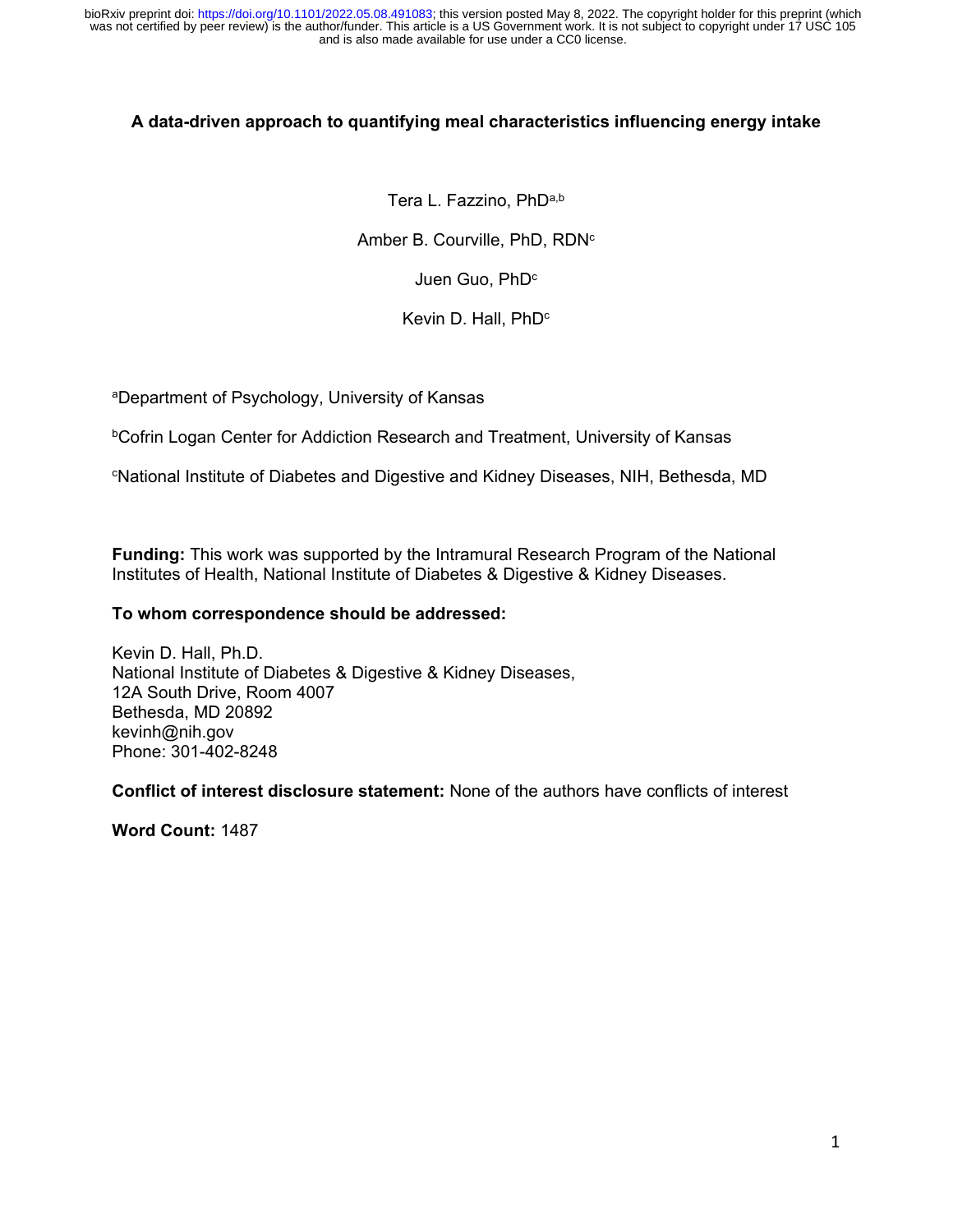### **Abstract**

We used a data-driven approach to determine the influence of energy density, hyperpalatability, protein content, and eating rate on *ad libitum* non-beverage energy intake during 2733 meals consumed by 35 inpatient adults who participated in two 28-day feeding studies. All four meal characteristics significantly contributed to energy intake, but their relative importance varied by the prevailing dietary pattern according to macronutrient composition and degree of processing.

#### **Main**

Diets for the prevention and treatment of obesity are often informed by theories about food characteristics believed to support spontaneous reductions in energy intake without inducing hunger. Previous research relying primarily on self-reported food intake or single laboratory eating occasions suggests that energy density (ED), eating rate (ERate), protein content (%Prot), and proportion of hyper-palatable foods (%HPF) are potentially important meal characteristics influencing energy intake.<sup>1-4</sup> We used a data-driven approach to determine the relative influence of these factors on *ad libitum* intake of 2733 meals consumed by 35 inpatient adults (**Table S1**) who participated in two feeding studies lasting 28 continuous days comparing minimally processed diets that varied in carbohydrate versus fat<sup>5</sup> or diets with a balanced proportion of carbohydrate and fat that varied in ultra-processed versus minimally processed foods. <sup>6</sup>

Using all the meal data available across studies, the **Table** shows that ED, ERate, %Prot, and %HPF significantly positively contributed to non-beverage energy intake within a linear mixed effects model accounting for whether the meal was breakfast, lunch, or dinner. ED and ERate had the strongest standardized effects, followed by %Prot and %HPF. Inclusion of all model covariates provided a substantially better fit to the data even after penalization for additional parameters according to Bayesian or Akaike's Information Criteria. The **Figure** illustrates that modeled meal energy intake was highly correlated with actual intake (r=0.75;  $p$ <0.0001) with a mean absolute model error of  $\sim$ 170 kcal which was  $\sim$ 23% of the mean meal size. Neither previous meal intake of protein (β=0.27±0.57 kcal/g; p=0.63) nor energy (β=0.023±0.033 kcal/kcal; p=0.48) significantly affected subsequent meal energy intake using all meal data without accounting for dietary pattern.

Separating the data by dietary pattern revealed that ERate was a significant positive contributor to meal energy intake in all diets (Table). ED was a significant positive contributor to energy intake in all diets except the ultra-processed diet where %HPF positively contributed to energy intake, but ED was highly correlated with %HPF (r=0.768; **Table S2**) making it potentially difficult to disentangle the relative contribution of ED and %HPF within this dietary pattern. During the unprocessed diet, all factors except %HPF were significant positive contributors to meal energy intake. During both the low fat and low carbohydrate diets, neither %Prot nor %HPF were significant contributors to energy intake.

Previous intake significantly affected meal energy intake during both the low fat and low carbohydrate diets, with previous meal protein intake positively influencing subsequent meal energy intake (low fat β=6.5±1.1 kcal/g; p<0.0001, low carbohydrate β=5.6±1.9 kcal/g; p=0.003) whereas previous meal energy intake negatively influenced subsequent meal energy intake (low fat β=-0.30±0.06 kcal/g; p<0.0001 and low carbohydrate β=-0.27±0.08 kcal/g; p=0.001). During the unprocessed diet, previous meal energy intake negatively influenced subsequent meal energy intake (β=-0.22±0.06 kcal/kcal; p=0.0008) whereas previous meal protein intake had no significant effect (β=-0.2±1.0 kcal/g; p=0.85). During the ultra-processed diet, previous meal protein intake negatively influenced subsequent meal energy intake (β=-3.1±1.3 kcal/g; p=0.02) whereas previous meal energy intake had no significant effect (β=0.035±0.088 kcal/kcal; p=0.69). Previous meal intake of energy and protein were highly correlated across all diets  $(r>0.82)$ .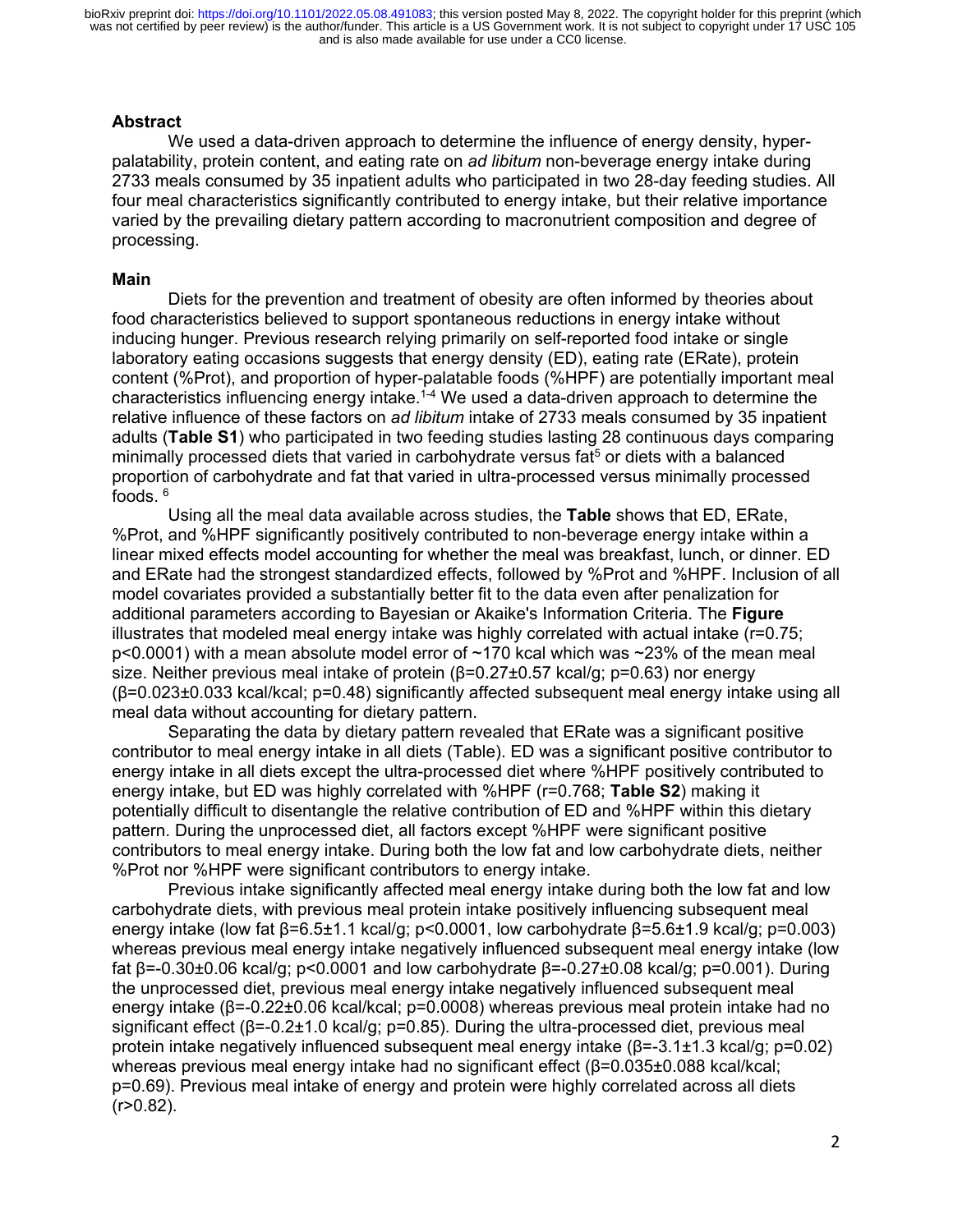The primary outcomes of the original studies found that the unprocessed diet resulted in  $\sim$ 500 kcal/d less mean daily intake compared to the ultra-processed diet $^6$  and the low fat diet resulted in ~700 kcal/d less mean daily intake than the low carbohydrate diet.5 **Table S3** presents mediation analyses showing that the effect of unprocessed versus ultra-processed diets on non-beverage meal energy intake was significantly positively mediated by ED and %HPF (ED 45.1±13.6%; p=0.001 and %HPF 41.9±6.3%; p<0.0001). **Table S4** shows that these factors also positively mediating the effect of low fat versus low carbohydrate diets (ED 24.4±5.5%; p<0.0001 and %HPF 14.0±4.0%; p=0.004). ERate significantly negatively mediated the association between diet condition and meal energy intake in both studies because mean non-beverage meal eating rate was lower in both the ultra-processed and low carbohydrate diets (p values <0.0001). %Prot significantly negatively mediated the effect of ultra-processed versus unprocessed diets because the mean protein content of the ultra-processed meals was slightly lower than the unprocessed meals but %Prot did not significantly mediate the effect of low fat versus low carbohydrate diets where protein content was more closely matched.

In summary, the meal characteristics ED, ERate, %HPF, and %Prot were all important for predicting energy intake, but their relative importance varied depending on dietary pattern. Overall, meals with greater energy density, comprised of more hyperpalatable foods with higher protein content that were eaten more rapidly resulted in greater energy intake within an eating occasion. Mediation analyses consistently identified energy density and hyperpalatable foods as positively mediating the effects of diet condition on meal energy intake. Future studies should prospectively test the impact of manipulating food and meal-based characteristics over time and determine whether energy intake spontaneously decreases by choosing meals with reduced energy density, lower protein content, and comprising fewer hyper-palatable foods that are eaten more slowly. Our findings may identify points of leverage for influencing energy intake in a manner that does not require effortful attention to energy intake on the part of the individual, which is a consistent challenge in obesity prevention and dietary adherence.

### **Methods**

This was a secondary analysis of data collected from two previous studies<sup>5,6</sup> conducted at the Metabolic Clinical Research Unit at the NIH Clinical Center that were approved by the Institutional Review Board of the National Institute of Diabetes & Digestive & Kidney Diseases. All participants provided informed consent. Eligibility criteria were: 1) ages 18-50y; 2) BMI>18.5 kg/m<sup>2</sup>; and 3) weight stable (<5% change in past 6 months). See Supplementary Table S1 for baseline information on the participants. Both studies used a within-subjects, random-order, crossover design to expose participants to two diet conditions with 7-day rotating menus for 14 days each. Participants were instructed to not try to change their weight and eat as much or as little as they wanted. All foods were weighed to the nearest 0.1 grams before and after consumption and energy intake was calculated using ProNutra software.

Presented meals were analyzed at the individual food level without beverages. Hyperpalatable foods (HPF) were defined as being high in fat and sodium, high in fat and sugar, or high in carbohydrate and sodium using a standardized definition described previously.<sup>4</sup> Percentage of presented meal energy from HPF (%HPF) and protein (%Prot) were used as predictor variables along with the meal energy density (ED) in kilocalories per gram and the meal eating rate (ERate) in grams of food consumed per minute. Linear mixed effects models with meal energy intake as the dependent variable included a random intercept for participant and specified an exchangeable correlation structure with meal type (breakfast, lunch, or dinner) as a covariate, along with %HPF, %Prot, ED, and ERate. In addition to within-meal analyses, we investigated whether protein and energy intake of the previous meal within each day influenced subsequent meal energy intake, given the hypothesis regarding the role of protein to increase satiety<sup>2</sup>. Finally, mediation analyses were conducted with each variable included as a mediator between diet condition and meal energy intake.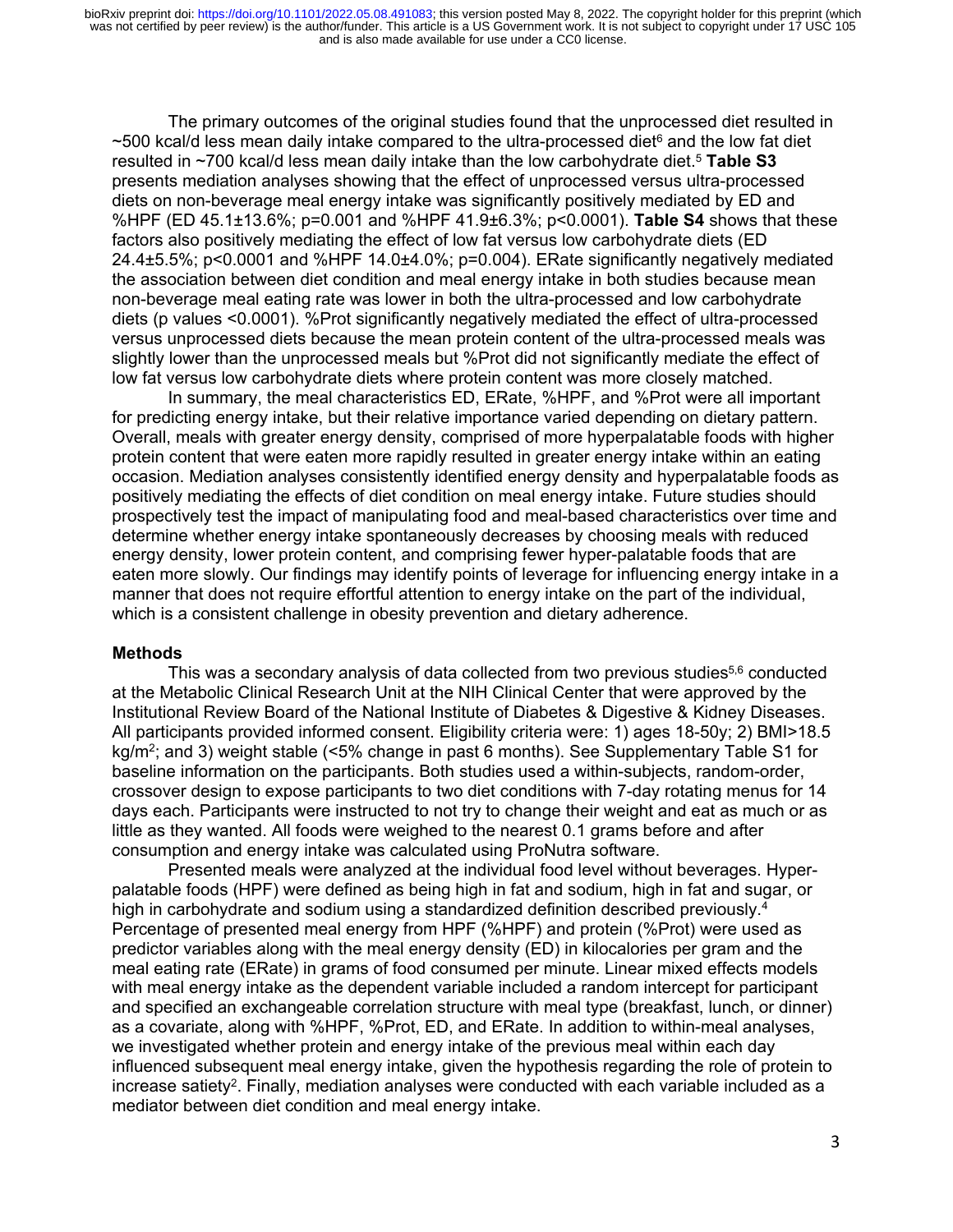# **References**

- 1. Fazzino, T.L., Rohde, K. & Sullivan, D.K. Hyper-Palatable Foods: Development of a Quantitative Definition and Application to the US Food System Database. *Obesity (Silver Spring)* **27**, 1761-1768 (2019).
- 2. Halton, T.L. & Hu, F.B. The effects of high protein diets on thermogenesis, satiety and weight loss: a critical review. *J Am Coll Nutr* **23**, 373-385 (2004).
- 3. Robinson, E.*, et al.* A systematic review and meta-analysis examining the effect of eating rate on energy intake and hunger. *Am J Clin Nutr* **100**, 123-151 (2014).
- 4. Rolls, B.J. The relationship between dietary energy density and energy intake. *Physiol Behav* **97**, 609-615 (2009).
- 5. Hall, K.D.*, et al.* Effect of a plant-based, low-fat diet versus an animal-based, ketogenic diet on ad libitum energy intake. *Nature medicine* **27**, 344-353 (2021).
- 6. Hall, K.D.*, et al.* Ultra-Processed Diets Cause Excess Calorie Intake and Weight Gain: An Inpatient Randomized Controlled Trial of Ad Libitum Food Intake. *Cell Metab* **30**, 67- 77.e63 (2019).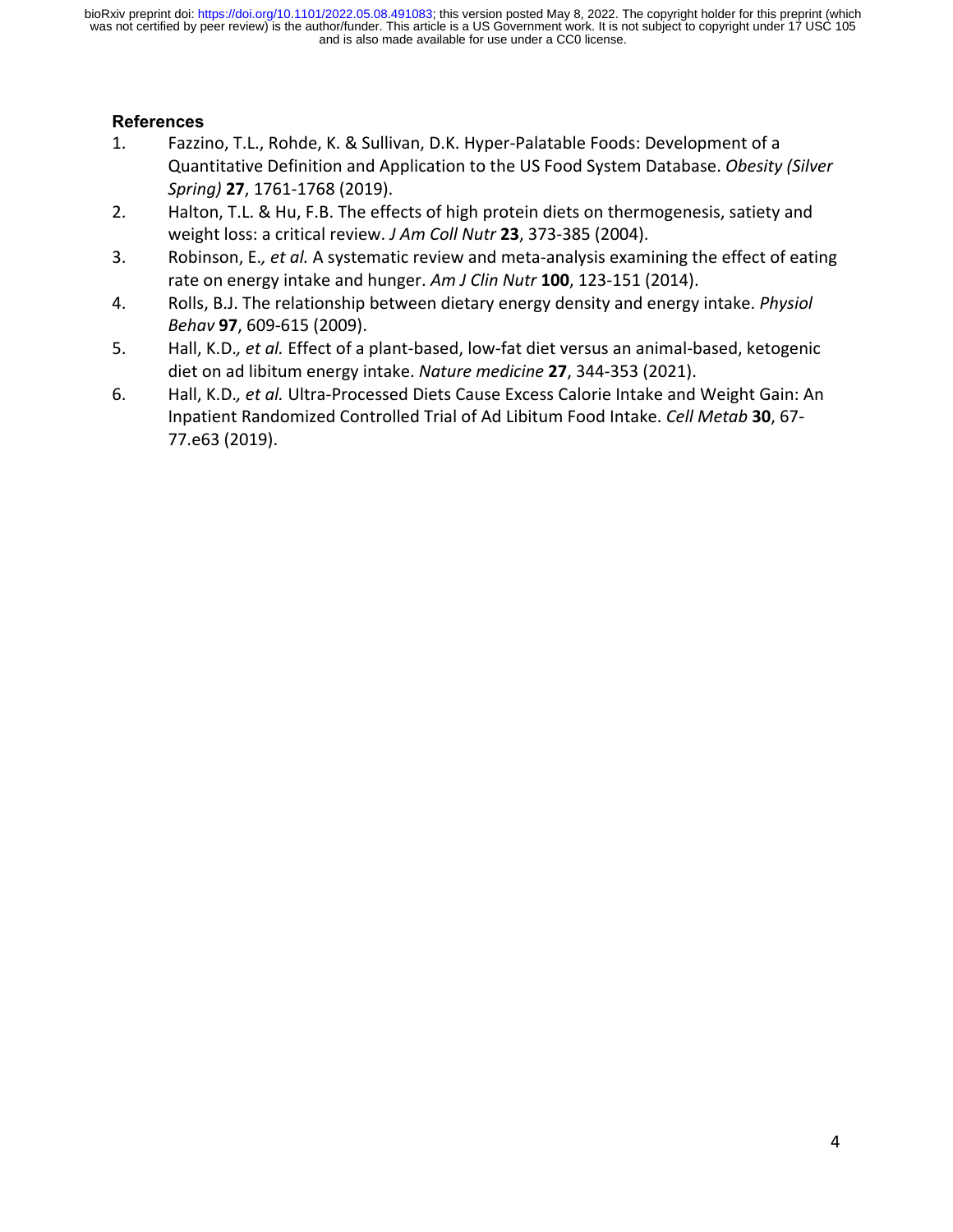| Table. Linear Mixed Models of Meal Energy Intake                                                                                                                                                                                                                                                      |                                                 |                  |                    |                                |
|-------------------------------------------------------------------------------------------------------------------------------------------------------------------------------------------------------------------------------------------------------------------------------------------------------|-------------------------------------------------|------------------|--------------------|--------------------------------|
|                                                                                                                                                                                                                                                                                                       | Standardized<br><b>Beta</b>                     | <b>Std Error</b> | p value            | 95% CI                         |
|                                                                                                                                                                                                                                                                                                       | All Diets (2733 meals; N=35)                    |                  |                    |                                |
| <b>ED</b>                                                                                                                                                                                                                                                                                             | 90.6                                            | 6.03             | < .0001            | 78.8 to 102.4                  |
| <b>ERate</b>                                                                                                                                                                                                                                                                                          | 51.8                                            | 5.61             | < .0001            | 40.8 to 62.8                   |
| %Prot                                                                                                                                                                                                                                                                                                 | $\overline{37.8}$                               | 4.73             | < 0001             | 28.5 to 47.1                   |
| %HPF                                                                                                                                                                                                                                                                                                  | 22.0                                            | 5.84             | .0002              | 10.6 to 33.5                   |
|                                                                                                                                                                                                                                                                                                       | Low Fat Diet (548 meals; N=20)                  |                  |                    |                                |
| <b>ED</b>                                                                                                                                                                                                                                                                                             | 46.8                                            | 12.35            | < .0001            | 22.5 to 71.1                   |
| <b>ERate</b>                                                                                                                                                                                                                                                                                          | 61.8                                            | 10.72            | < .0001            | 40.7 to 82.8                   |
| %Prot                                                                                                                                                                                                                                                                                                 | $-1.2$                                          | 8.85             | 0.888              | -18.6 to 16.1                  |
| %HPF                                                                                                                                                                                                                                                                                                  | 8.8                                             | 14.67            | 0.550              | $-20.1$ to 37.6                |
|                                                                                                                                                                                                                                                                                                       |                                                 |                  |                    |                                |
| <b>ED</b>                                                                                                                                                                                                                                                                                             | Low Carbohydrate Diet (550 meals; N=20)<br>75.9 |                  |                    |                                |
| <b>ERate</b>                                                                                                                                                                                                                                                                                          | 127.5                                           | 10.73<br>12.36   | < .0001<br>< .0001 | 54.8 to 96.9<br>103.2 to 151.7 |
|                                                                                                                                                                                                                                                                                                       |                                                 |                  |                    |                                |
| %Prot                                                                                                                                                                                                                                                                                                 | 2.8                                             | 10.09            | 0.782              | -17 to 22.6<br>$-22.2$ to 14   |
| %HPF                                                                                                                                                                                                                                                                                                  | $-4.1$                                          | 9.22             | 0.659              |                                |
|                                                                                                                                                                                                                                                                                                       | Ultra-processed Diet (796 meals; N=20)          |                  |                    |                                |
| <b>ED</b>                                                                                                                                                                                                                                                                                             | 15.0                                            | 13.55            | 0.269              | $-11.6$ to $41.6$              |
| <b>ERate</b>                                                                                                                                                                                                                                                                                          | 32.0                                            | 10.39            | 0.002              | 11.6 to 52.4                   |
| %Prot                                                                                                                                                                                                                                                                                                 | 44.3                                            | 7.74             | < .0001            | 29.1 to 59.5                   |
| %HPF                                                                                                                                                                                                                                                                                                  | 54.8                                            | 12.70            | < .0001            | 29.9 to 79.7                   |
|                                                                                                                                                                                                                                                                                                       | Unprocessed Diet (839 meals; N=20)              |                  |                    |                                |
| <b>ED</b>                                                                                                                                                                                                                                                                                             | 93.7                                            | 8.00             | < .0001            | 78 to 109.4                    |
| <b>ERate</b>                                                                                                                                                                                                                                                                                          | 51.8                                            | 9.26             | < .0001            | 33.7 to 70                     |
| %Prot                                                                                                                                                                                                                                                                                                 | 48.3                                            | 8.98             | < .0001            | 30.7 to 65.9                   |
| %HPF                                                                                                                                                                                                                                                                                                  | 6.9                                             | 9.05             | 0.447              | -10.9 to 24.6                  |
| Note. CI= confidence interval; %HPF= percent energys from hyper-palatable foods; ED=<br>energy density in kcal per gram; %Prot= percent energys from protein; ERate= eating rate<br>in grams per minute. Meal as a factor (breakfast/lunch/dinner) was also included as a<br>covariate in all models. |                                                 |                  |                    |                                |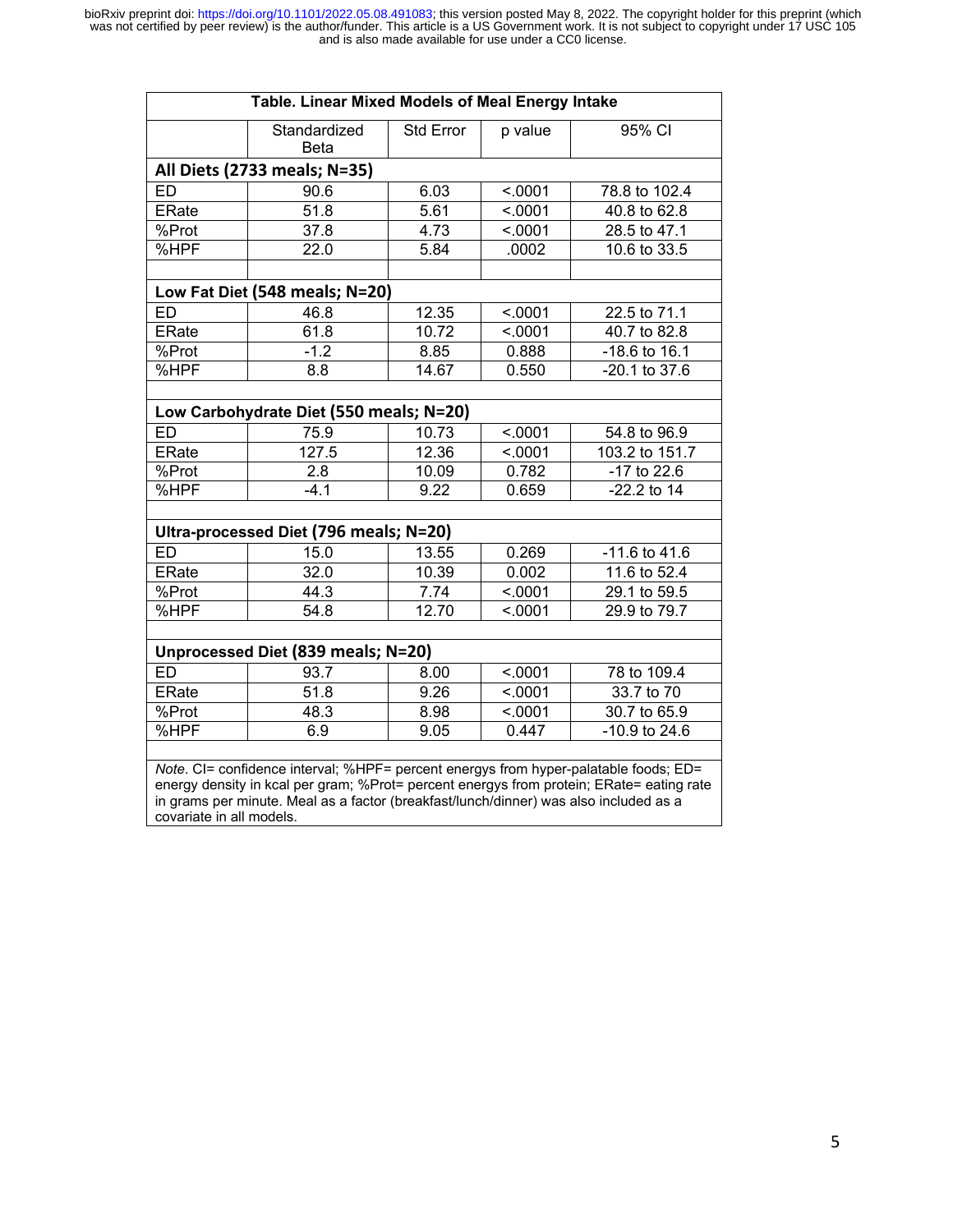

## **Figure. Modeled versus measured meal energy intake.**

A linear mixed-model relating meal energy density, eating rate, proportion of hyperpalatable foods, and protein content was used to predict *ad libitum* energy intake of 2733 meals consumed by 35 inpatient adults exposed to low carbohydrate diets (green circles), low fat diets (purple squares), diets high in ultra-processed food (red triangles) and diets high in minimally processed foods (blue diamonds). The line of identity is indicated as the dashed gray diagonal line and the solid black line is the best fit regression line.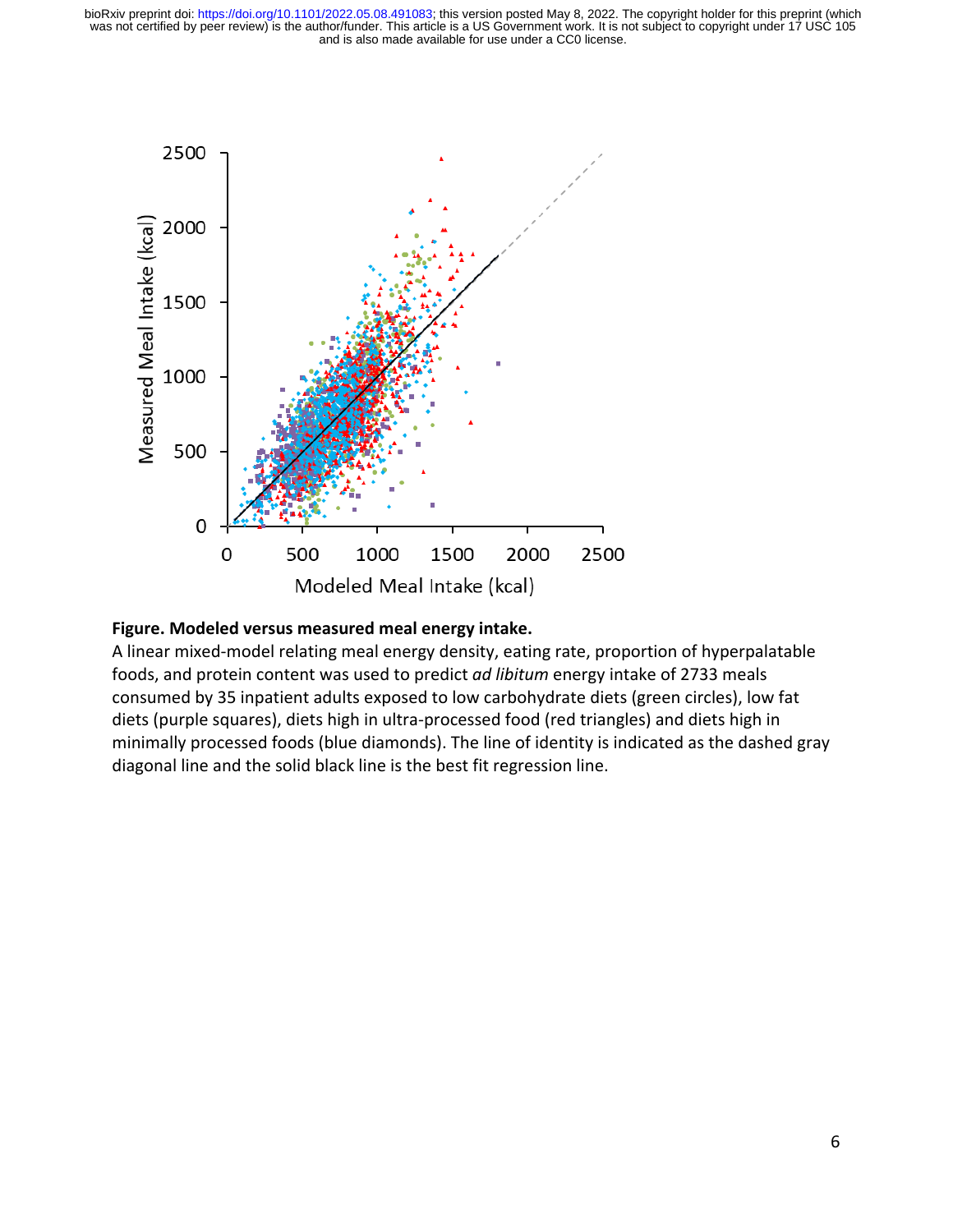### **Supplemental Information**

#### **Diets and Participants**

Adult participants were admitted as inpatients for a continuous 28-day trial, with each diet presented for 14 consecutive days in random order. Three meals per day were provided on a 7-day rotating menu and meals were categorized according to the NOVA categorization system to identify ultra-processed or minimally processed foods (ultra-processed vs. unprocessed diet study) or macronutrient content for carbohydrates and fat (low fat vs. low carbohydrate diet study). Twenty adults completed each study and 5 completed both studies for a total of 35 unique participants.

| Table S1. Participant Characteristics (N=35) |                                                        |                                                    |  |  |
|----------------------------------------------|--------------------------------------------------------|----------------------------------------------------|--|--|
| Variable                                     | M(SD) or %(n) from Ultra-<br>processed vs. Unprocessed | M(SD) or %(n) from Low Fat<br>vs. Low Carbohydrate |  |  |
| Age (years)                                  | 31.2(7.18)                                             | 29.9 (6.44)                                        |  |  |
| Sex (% male)                                 | 50 (10)                                                | 55 (11)                                            |  |  |
| Race                                         |                                                        |                                                    |  |  |
| White                                        | 15(3)                                                  | 47.62 (10)                                         |  |  |
| Black/African American                       | 55(11)                                                 | 38.10(8)                                           |  |  |
| Asian/Asian American                         | 15(3)                                                  | 9.52(2)                                            |  |  |
| Multiracial                                  | 10(2)                                                  | 0                                                  |  |  |
| <b>Unknown</b>                               | 5(1)                                                   | 4.76(1)                                            |  |  |
| Ethnicity (% Hispanic/Latino)                | 25(5)                                                  | 19.05(4)                                           |  |  |
| Body mass index ( $kg/m2$ )                  | 27.0 (6.67)                                            | 27.8 (5.85)                                        |  |  |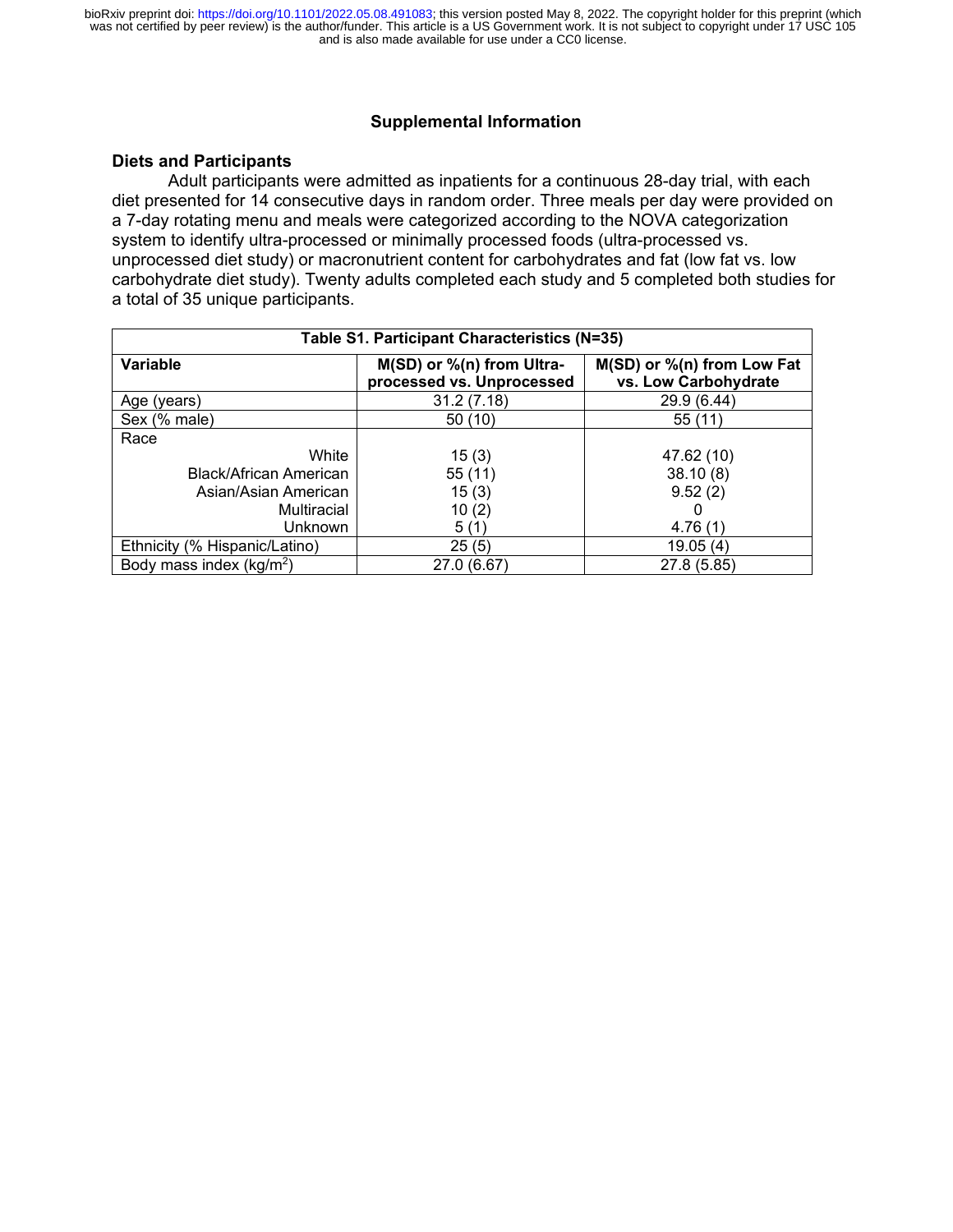| <b>Table S2. Correlation Matrices</b> |              |                                                                                                                                                                        |              |                      |  |
|---------------------------------------|--------------|------------------------------------------------------------------------------------------------------------------------------------------------------------------------|--------------|----------------------|--|
| <b>Ultra-processed Diet</b>           |              |                                                                                                                                                                        |              |                      |  |
| Variable                              | %HPF         | ED                                                                                                                                                                     | <b>ERate</b> | $\overline{\%}$ Prot |  |
| %HPF                                  | $\mathbf{1}$ |                                                                                                                                                                        |              |                      |  |
| ED                                    | 0.768        | $\mathbf{1}$                                                                                                                                                           |              |                      |  |
| <b>ERate</b>                          | $-0.168$     | $-0.294$                                                                                                                                                               | $\mathbf{1}$ |                      |  |
| %Prot                                 | $-0.150$     | $-0.257$                                                                                                                                                               | 0.085        | $\mathbf{1}$         |  |
|                                       |              | <b>Unprocessed Diet</b>                                                                                                                                                |              |                      |  |
| Variable                              | %HPF         | <b>ED</b>                                                                                                                                                              | <b>ERate</b> | %Prot                |  |
| %HPF                                  | $\mathbf{1}$ |                                                                                                                                                                        |              |                      |  |
| ED                                    | 0.181        | $\mathbf{1}$                                                                                                                                                           |              |                      |  |
| <b>ERate</b>                          | 0.110        | $-0.035$                                                                                                                                                               | $\mathbf{1}$ |                      |  |
| %Prot                                 | 0.111        | $-0.153$                                                                                                                                                               | $-0.009$     | $\mathbf{1}$         |  |
| <b>Low Fat Diet</b>                   |              |                                                                                                                                                                        |              |                      |  |
| Variable                              | %HPF         | <b>ED</b>                                                                                                                                                              | <b>ERate</b> | %Prot                |  |
| %HPF                                  | $\mathbf{1}$ |                                                                                                                                                                        |              |                      |  |
| <b>ED</b>                             | 0.411        | $\mathbf{1}$                                                                                                                                                           |              |                      |  |
| <b>ERate</b>                          | $-0.162$     | $-0.303$                                                                                                                                                               | $\mathbf{1}$ |                      |  |
| %Prot                                 | $-0.103$     | $-0.194$                                                                                                                                                               | 0.172        | $\mathbf{1}$         |  |
|                                       |              | <b>Low Carbohydrate Diet</b>                                                                                                                                           |              |                      |  |
| Variable                              | %HPF         | FD                                                                                                                                                                     | <b>ERate</b> | %Prot                |  |
| %HPF                                  | $\mathbf{1}$ |                                                                                                                                                                        |              |                      |  |
| <b>ED</b>                             | 0.228        | $\mathbf{1}$                                                                                                                                                           |              |                      |  |
| <b>ERate</b>                          | 0.021        | $-0.234$                                                                                                                                                               | $\mathbf{1}$ |                      |  |
| %Prot                                 | 0.065        | $-0.067$                                                                                                                                                               | $-0.088$     | $\mathbf{1}$         |  |
|                                       |              | <b>All Diets Combined</b>                                                                                                                                              |              |                      |  |
| Variable                              | %HPF         | ED                                                                                                                                                                     | <b>ERate</b> | %Prot                |  |
| %HPF                                  | 1            |                                                                                                                                                                        |              |                      |  |
| <b>ED</b>                             | 0.567        | $\mathbf{1}$                                                                                                                                                           |              |                      |  |
| ERate                                 | $-0.136$     | $-0.293$                                                                                                                                                               | $\mathbf{1}$ |                      |  |
| %Prot                                 | $-0.022$     | $-0.093$                                                                                                                                                               | 0.035        | 1                    |  |
| meal eating rate in g/min             |              | Note. %HPF= percent of presented meal energy from hyper-palatable foods; ED=<br>energy density in kcal/g; %Prot= percent of presented meal energy from protein; ERate= |              |                      |  |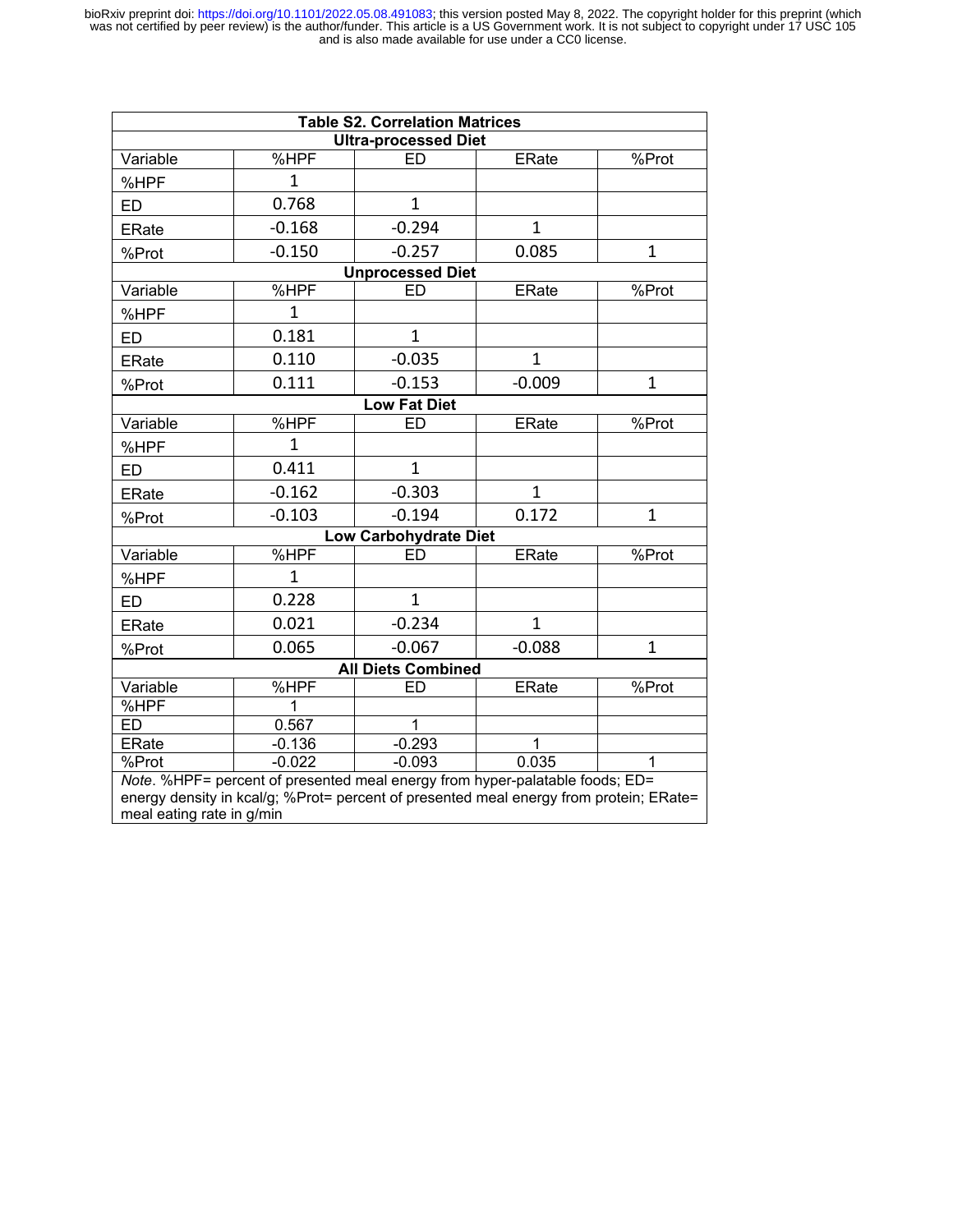| Table S3. Mediation Analyses for the<br><b>Ultra-processed vs. Unprocessed Diet Study</b>                                                                                                                                      |                 |                  |         |  |
|--------------------------------------------------------------------------------------------------------------------------------------------------------------------------------------------------------------------------------|-----------------|------------------|---------|--|
| <b>Mediator</b>                                                                                                                                                                                                                | <b>Estimate</b> | <b>Std Error</b> | P value |  |
| %HPF                                                                                                                                                                                                                           |                 |                  |         |  |
| <b>NDE</b>                                                                                                                                                                                                                     | 69.76           | 13.57            | < .0001 |  |
| <b>NIE</b>                                                                                                                                                                                                                     | 50.32           | 6.29             | < .0001 |  |
| % Mediated                                                                                                                                                                                                                     | 41.90           | 6.53             | < .0001 |  |
| ED                                                                                                                                                                                                                             |                 |                  |         |  |
| <b>NDE</b>                                                                                                                                                                                                                     | 65.94           | 19.77            | .001    |  |
| <b>NIE</b>                                                                                                                                                                                                                     | 54.14           | 15.30            | .0004   |  |
| % Mediated                                                                                                                                                                                                                     | 45.08           | 13.57            | .001    |  |
| %Prot                                                                                                                                                                                                                          |                 |                  |         |  |
| <b>NDE</b>                                                                                                                                                                                                                     | 134.81          | 12.54            | < 0001  |  |
| NIE                                                                                                                                                                                                                            | $-14.72$        | 3.03             | < 0001  |  |
| % Mediated                                                                                                                                                                                                                     | -12.26          | 2.99             | < 0.001 |  |
| <b>ERate</b>                                                                                                                                                                                                                   |                 |                  |         |  |
| <b>NDE</b>                                                                                                                                                                                                                     | 132.87          | 12.93            | < 0001  |  |
| NIE                                                                                                                                                                                                                            | -12.18          | 3.29             | .0002   |  |
| % Mediated                                                                                                                                                                                                                     | $-10.09$        | 2.96             | 0.001   |  |
| Note. NDE= natural direct effect; NIE= natural indirect effect;<br>%HPF= percent of presented energy from hyper-palatable<br>foods; ED= energy density; %Prot= percent of presented<br>energy from protein; ERate= eating rate |                 |                  |         |  |